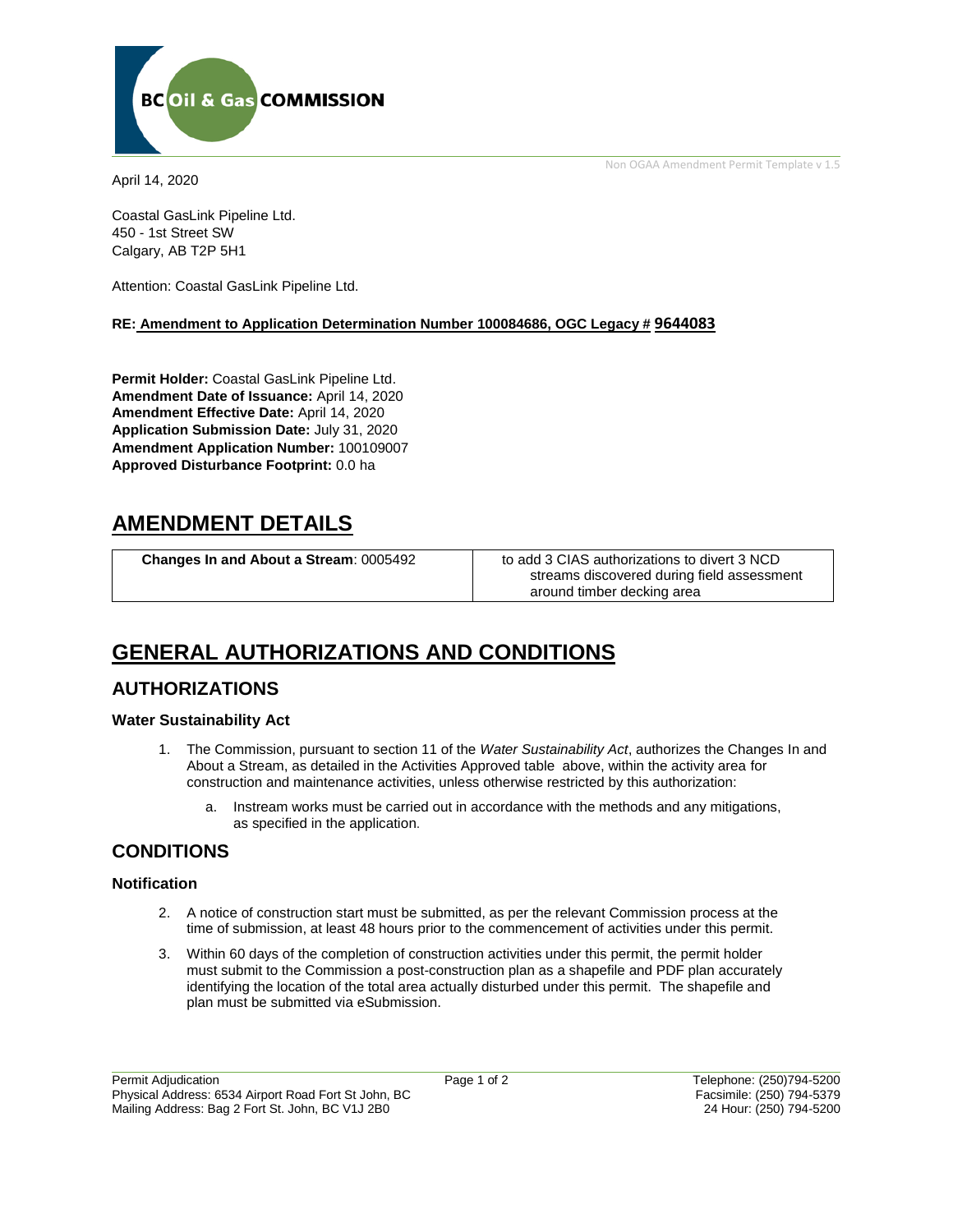- 4. The permit holder must notify any First Nation(s) who may have Aboriginal Interests identified, as per the BC First Nations Consultative Areas Database, within the area in which the works are to occur at least five (5) working days prior to project commencement.
- 5. The permit holder must notify any First Nation(s) who may have Aboriginal Interests identified, as per the BC First Nations Consultative Areas Database, within the area in which the works are to occur at least five (5) working days prior to project commencement.

## **Clearing/Forest Act**

6. The permit holder is permitted to fell any trees located on Crown land within 1.5 tree lengths of the activity area that are considered to be a safety hazard according to Workers Compensation Act regulations and must be felled in order to eliminate the hazard. Trees or portions of these trees that can be accessed from the activity area without causing damage to standing timber may be harvested.

## **Water Course Crossings and Works**

- 7. Stream, lake and wetland crossings must be constructed in accordance with the methods and any mitigations, as specified in the application.
- 8. At any time, the Commission may suspend instream works authorized under this permit. Suspensions on instream works will remain in place until such time as the Commission notifies permit holders that works may resume. Reasons for suspension of works may include, but are not limited to, drought conditions and increased environmental or public safety risks.
- 9. Equipment used for activities under this Permit must not be situated in a stream channel unless it is dry or frozen to the bottom at the time of the activity.

# **ADVISORY GUIDANCE**

- 1. Sketch Plan 123513108-0010\_TDA\_25.pdf is for the permit holder's internal reference only and was not reviewed as a decision tool for this permit, nor does it form an integral part of this permit.
- 2. Instructions for submitting notice of construction start, as required by regulation, can be found in the Oil and Gas Activity Operations Manual on the Commission's website.
- 3. Unless a condition or its context suggests otherwise, terms used in this approval have the same meaning as the Environmental Protection and Management Regulation under the Oil and Gas Activities Act.

All pages included in this permit and any attached documents form an integral part of this permit.

Corey Defield

Corey Scofield Authorized Signatory Commission Delegated Decision Maker

\_\_\_\_\_\_\_\_\_\_\_\_\_\_\_\_\_\_\_\_\_\_\_\_\_\_\_\_\_\_\_\_\_\_\_\_\_\_

Copied to:

Land Agent – Roy Northern Land Service Ltd. First Nations – Haisla Nation Council, Kitselas First Nation (Traditional Territory)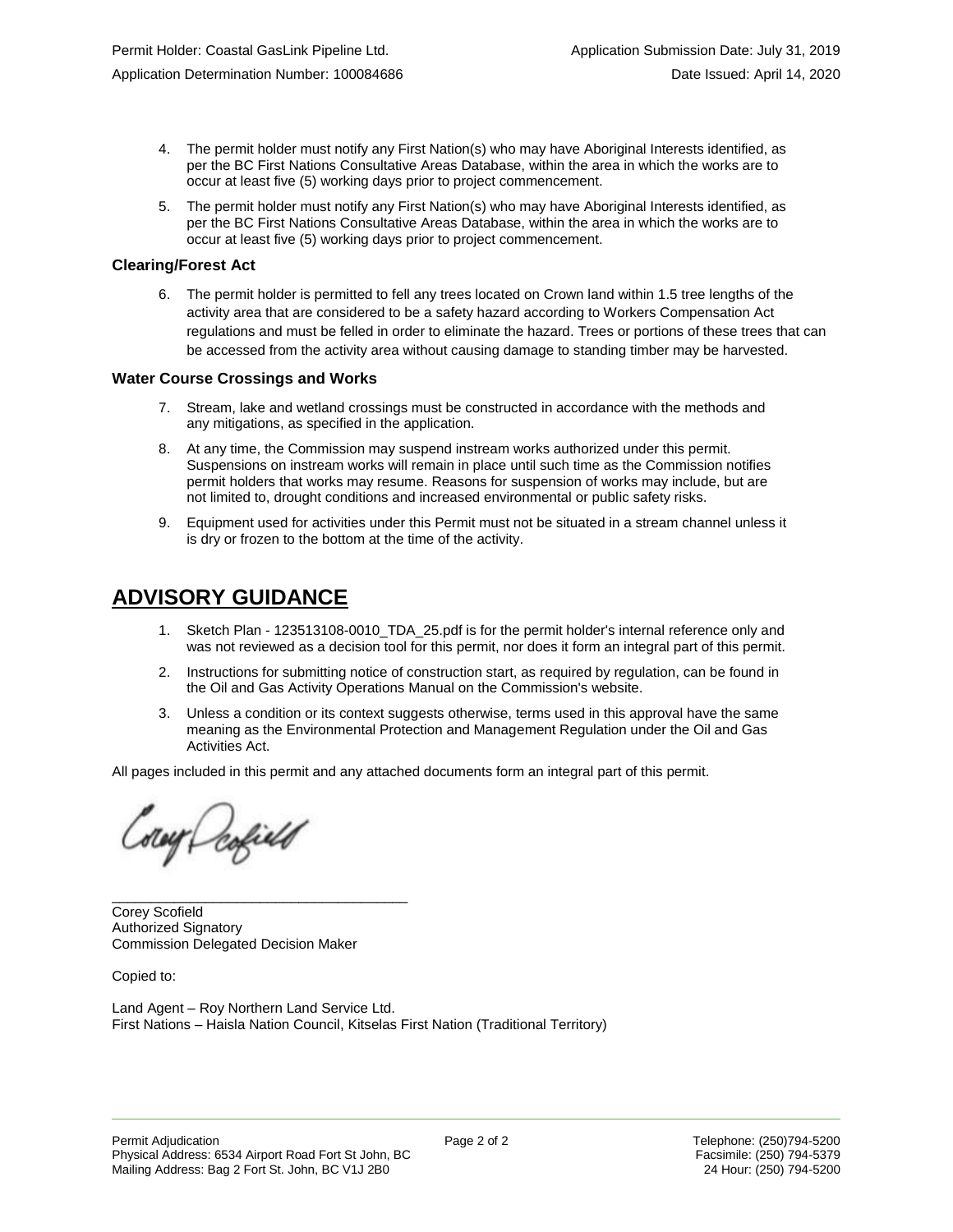

Non OGAA v 4.1

<span id="page-2-0"></span>August 28, 2018

Coastal GasLink Pipeline Ltd. 450-1st Street, SW Calgary, AB T2P 5H1

Attention: Coastal GasLink Pipeline Ltd.

## **RE: Determination of OGC Legacy Number 9644083**

**Permit Holder:** Coastal GasLink Pipeline Ltd. **Date of Issuance:** August 28, 2018 **Effective Date:** August 28, 2018 **Application Submitted Date:** February 17, 2016 **Application Determination Number**: 100084686 **[Approved Disturbance Footprint:](#page-2-0)** 2.09 ha

## **ACTIVITIES APPROVED**

**Associated Oil & Gas Activity No.:** 00188588 **[Type:](https://bi.bcogc.ca/Application%20Processing/Interactive%20Reports/(BIL-041)%20AMS%20Decision%20Summary.aspx)** Deck Site

## **GENERAL [PERMISSIONS,](#page-2-0) AUTHORIZATIONS and CONDITIONS**

## **PERMISSIONS**

## **Petroleum and Natural Gas Act**

- 1. The BC Oil and Gas Commission (the "Commission") pursuant to section 138 of the *Petroleum and Natural Gas Act* hereby permits the Permit Holder referenced above to construct and operate a related activity(s) as detailed in Activities Approved table above and the Activity Details table(s) below, when applicable, for the purposes of carrying out oil and gas activities as defined in the *Oil and Gas Activities Act* (OGAA); subject to the conditions set out herein.
- 2. The permissions and authorizations granted under this permit are limited to the area identified in the areas described in construction plan, 3111-21424, revision 0, dated 2015-12-18 (the "construction plan"), by McElhanney Geomatics Professional Land Surveying Ltd. as submitted to the Commission in the permit application dated February 17, 2016; herein after referred to as the 'activity area'.
- 3. The Commission, pursuant to section 138(1) of the *Petroleum and Natural Gas Act,* hereby permits the occupation and use of any Crown land located within the activity area.
	- a) The permission to occupy and use Crown land expires two years from the date of issuance, unless the Commission has received notice of construction start, or this permit is otherwise extended, suspended, cancelled, surrendered or declared spent.
	- b) The permission to occupy and use Crown land does not entitle the Permit Holder to exclusive possession of the activity area.
	- c) The total disturbance within the activity area must not exceed the total approved disturbance footprint as referenced above.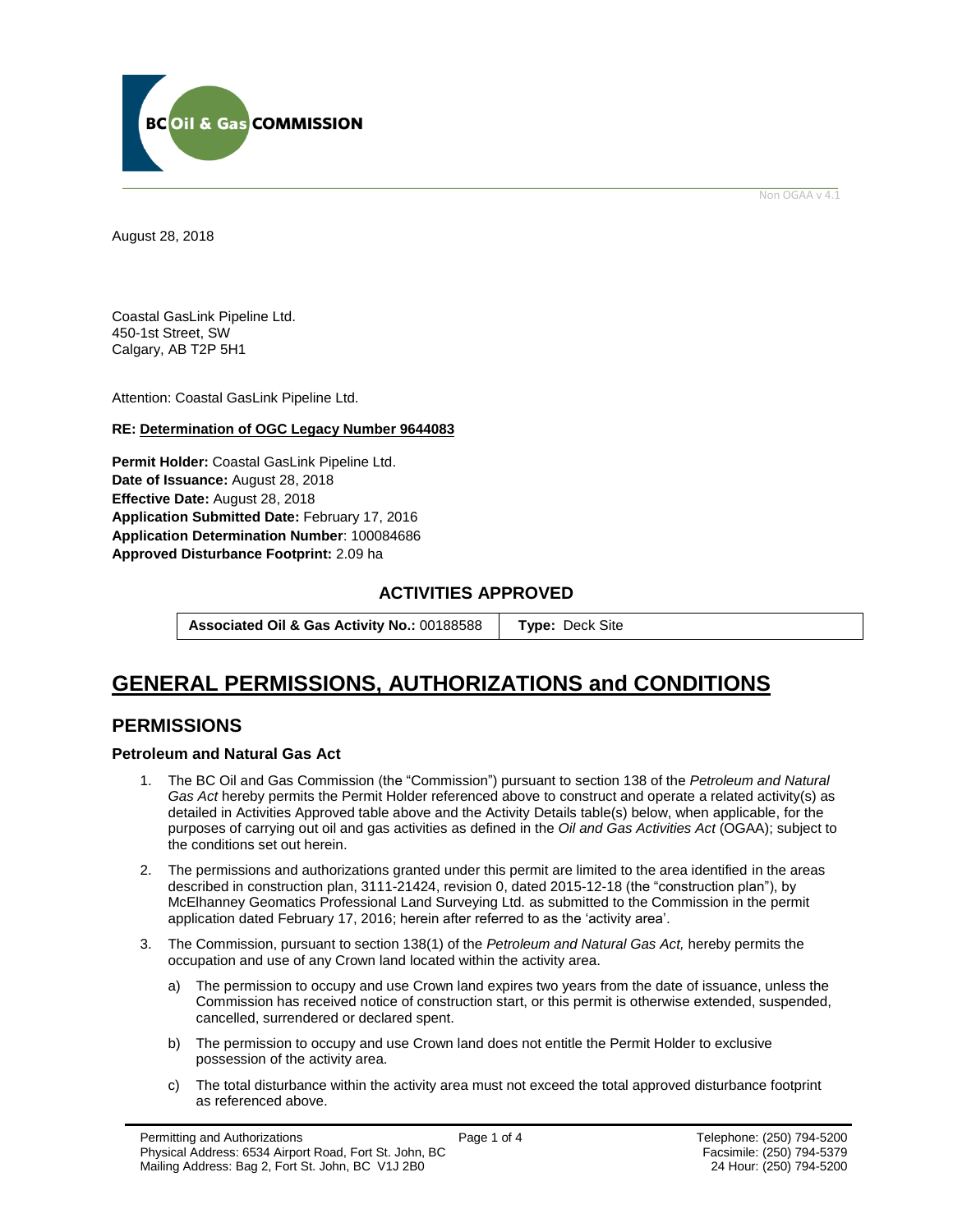## **AUTHORIZATIONS**

## **Forest Act**

4. The Commission, pursuant to section 47.4 of the *Forest Act*, hereby authorizes the removal of Crown timber from the activity area under the cutting permits associated with the Master Licence(s) as follows:

**Master Licence to Cut No.:** M02344

**Cutting Permit No.:** 13

**Timber Mark No.:** MTB 788

**Total New Cut:** 0.15

**[Forest District](https://ams-crd.bcogc.ca/crd/)**: (DKM) Coast Mountains Natural Resource District

**Region:** Interior

5. The cutting permits are deemed spent upon the submission of the post-construction plan or upon either the cancellation or expiry of the activities approved under the permit.

## **CONDITIONS**

## **Notification**

- 6. A notice of construction start must be submitted, as per the relevant Commission process at the time of submission, at least 48 hours prior to the commencement of activities under this permit.
- 7. Within 60 days of the completion of construction activities under this permit, the Permit Holder must submit to the Commission a post-construction plan as a shapefile and PDF plan accurately identifying the location of the total area actually disturbed under this permit. The shapefile and plan must be submitted via eSubmission.
- 8. At least 5 (five) working days prior to the commencement of construction, the Permit Holder must provide a notice of works to any First Nation(s) who may have Aboriginal Interests identified, as per the BC First Nations Consultative Areas Database, within the area in which the works are to occur.

## **General**

- 9. The rights granted by this permit in relation to unoccupied Crown land are subject to all subsisting grants to or rights of any person made or acquired under the *Coal Act, Forest Act, Land Act, Mineral Tenure Act, Petroleum and Natural Gas Act, Range Act*, *Water Sustainability Act* or *Wildlife Act*, or any extension or renewal of the same.
- 10. The Permit Holder must not assign, sublicense or permit any person, other than its employees, contractors or representatives, to use or occupy any Crown land within the activity area without the Commission's written consent.
- 11. The Permit Holder must ensure that the activity area is maintained in a condition so as to minimize hazards, including but not limited to hazards associated with storage of materials and equipment.
- 12. The Permit Holder must ensure that the activity area is free of garbage, debris and unused equipment.

## **Environmental**

- 13. Construction activities must not result in rutting, compaction or erosion of soils that cannot be reasonably rehabilitated to similar levels of soil productivity that existed on the activity area prior to the construction activities taking place.
- 14. Any temporary access must be constructed and maintained in a manner that provides for proper surface drainage, prevents pooling on the surface, and maintains slope integrity.
- 15. The Permit Holder must make reasonable efforts to prevent establishment of invasive plants on the activity area associated with the related activities set out in the Activities Approved table above resulting from the carrying out of activities authorized under this permit.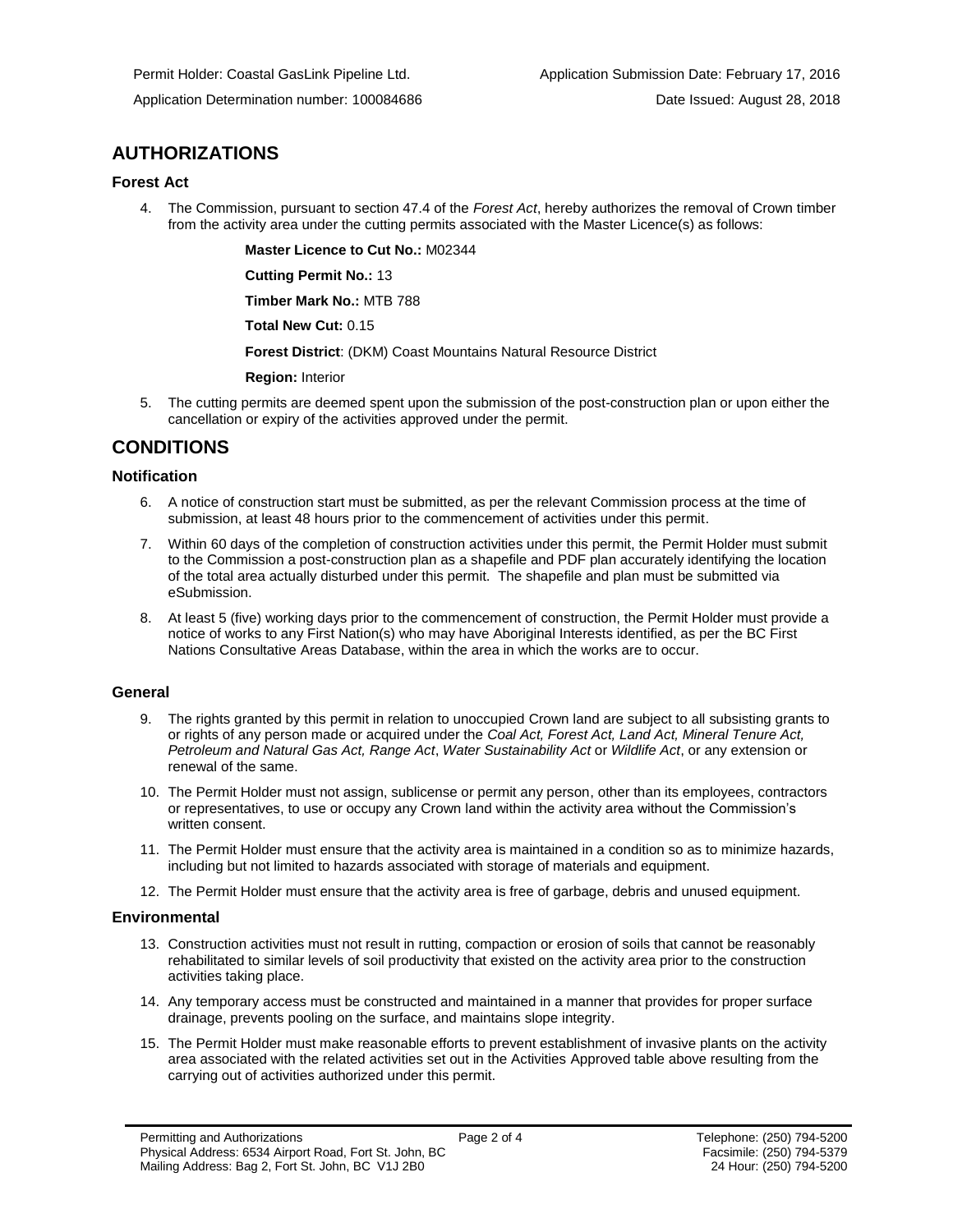- 16. Following completion of construction associated with the associated activities set out in the Activities Approved table above, the Permit Holder must, as soon as practicable
	- a) decompact any soils compacted by the activity;
	- b) if natural surface drainage pattern was altered by the carrying out of the activity, the Permit Holder must restore, to the extent practicable, to the drainage pattern and its condition before the alteration; and
	- c) re-vegetate any exposed soil on the activity area including, where necessary, using seed or vegetative propagules of an ecologically suitable species that
		- (i) promote the restoration of the wildlife habitat that existed on the area before the oil and gas activity was begun, and
		- (ii) stabilize the soil if it is highly susceptible to erosion.
	- d) Following completion of construction activities authorized herein, any retrievable surface soils removed from the activity area must be redistributed so that the soil structure is restored, to the extent practicable, to its condition before the activity was begun.

#### **Clearing**

- 17. The Permit Holder is permitted to fell any trees located on Crown land within 1.5 tree lengths of the activity area that are considered to be a safety hazard according to *Workers Compensation Act* regulations and must be felled in order to eliminate the hazard. Trees or portions of these trees that can be accessed from the activity area without causing damage to standing timber may be harvested.
- 18. The holder of the cutting permit must pay to the government, stumpage and any waste billing determined in accordance with the terms of this authorization.
- 19. The authorized cutting permit does not grant the Permit Holder the exclusive right to harvest Crown timber from the activity area. Authority to harvest some or all of the timber may be granted to other persons. The Permit Holder's right to harvest timber applies to any timber found on the site at the time they undertake harvesting activities.
- 20. All harvested Crown timber must be marked with the cutting permit's associated timber mark.
- 21. Stumpage for Cutting Permit No. 13 will be calculated in accordance with the Interior Appraisal Manual as amended from time to time.
- 22. Any waste assessments applied under the Master Licence to Cut are subject to the merchantability specifications and monetary waste billing requirements in the Provincial Logging Residue and Waste Manual specific to the region associated with the cutting permi[t authorization.](#page-2-0)
- 23. No new cut or construction is permitted within any Wildlife Tree Retention Areas.

#### **Archaeology**

- 24. An AIA report must be submitted to the Commission as soon as practicable.
- 25. If artifacts, features, materials or things protected under section 13(2) of the Heritage Conservation Act are identified the permit holder must, unless the permit holder holds a permit under section 12 of the Heritage Conservation Act issued by the Commission in respect of that artifact, feature, material or thing:
	- a) immediately cease all work in the vicinity of the artifacts, features, materials or things;
	- b) immediately notify the Commission
	- c) refrain from resuming work in the vicinity of the artifacts, features, materials or things except in accordance with an appropriate mitigation plan that has been prepared in accordance with the Heritage Conservation Act and approved by the Archaeology Branch of the Ministry of Forests, Lands and Natural Resource Operations.